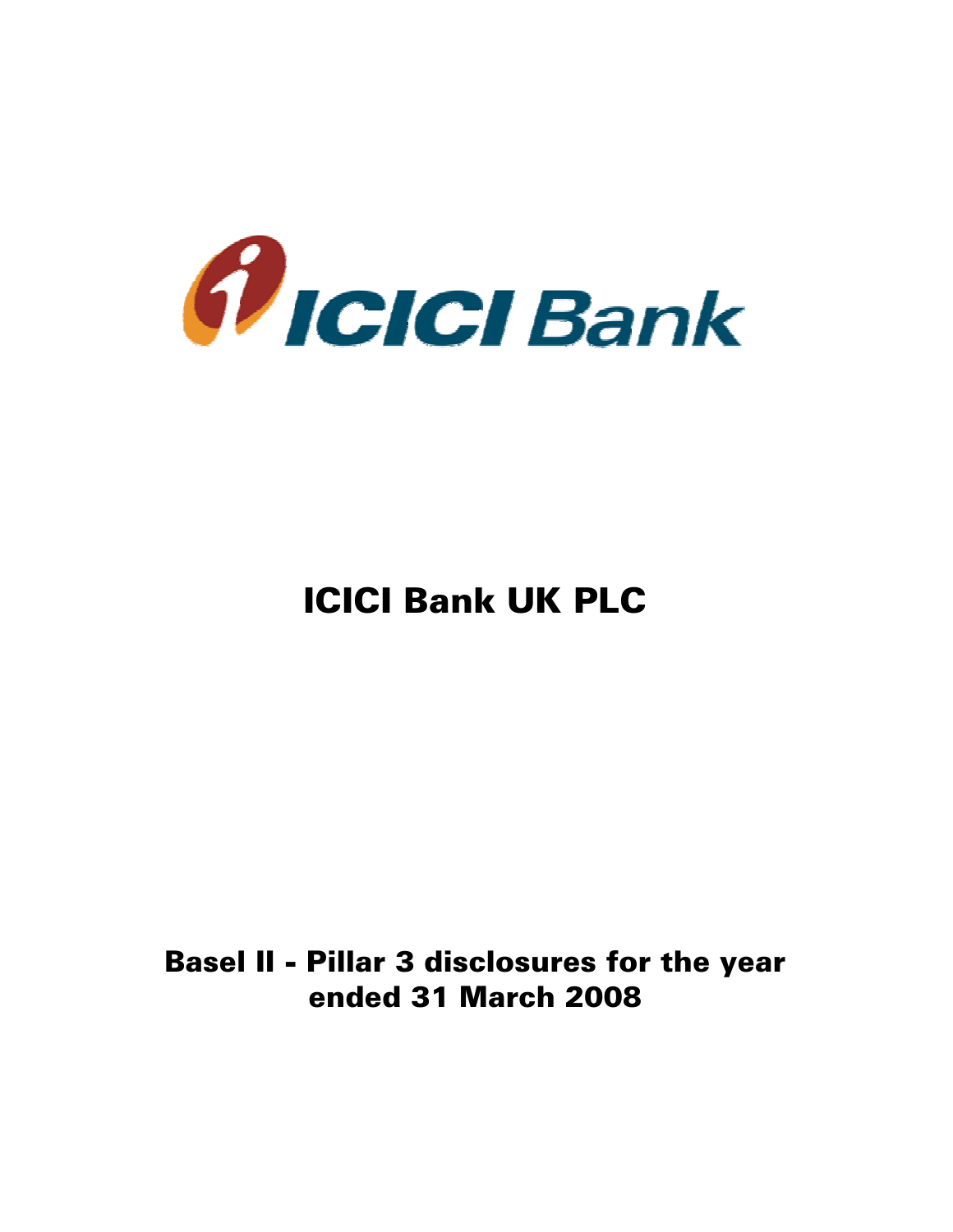

ICICI Bank UK PLC Basel II – Pillar 3 Disclosures 31 March 2008

#### 1. Overview

#### **Background**

ICICI Bank UK PLC ("the Bank") is a UK bank regulated by the Financial Services Authority (FSA) and a wholly owned subsidiary of ICICI Bank Limited. ICICI Bank UK PLC has adopted from 1 January 2008 the guidelines issued under the Basel II regime. The Capital Requirements Directive (Basel II) sets out new disclosure requirements for banks operating under the Framework. This document details the Pillar 3 disclosure requirements and is in addition to the consolidated Basel II – Pillar 3 Disclosures made by ICICI Bank Limited ("the Parent Bank").

#### Basis of disclosures

The disclosures have been prepared for ICICI Bank UK PLC.

#### Scope of application of Directive requirements

The Pillar 3 disclosures have been prepared for ICICI Bank UK PLC in accordance with the rules laid out in the FSA handbook BIPRU Chapter 11. These disclosures should be read in conjunction with those made by the Parent Bank as part of their Basel II – Pillar 3 Disclosures (Consolidated).

#### **Frequency**

This report will be made on an annual basis. The disclosures will be as at the Accounting Reference Date (ARD), i.e. as at 31 March, and will be published alongwith the publication of the Annual Report & Accounts from FY2009 onwards.

#### Media and Location

The report will be published on the ICICI Bank UK PLC corporate website as part of the Annual Report (www.icicibank.co.uk). The Parent Bank's consolidated disclosures for FY2008 are available at (http://www.icicibank.com/pfsuser/aboutus/investorelations/annualreport/pdf/ Pillar\_3\_disclosures\_FY2008.pdf).

# **Verification**

The Pillar 3 disclosures have been prepared purely for explaining the basis on which the Bank has prepared and disclosed certain capital requirements and information about the management of certain risks and for no other purpose. They do not constitute any form of financial statement and must not be relied upon in making any judgement on the Bank.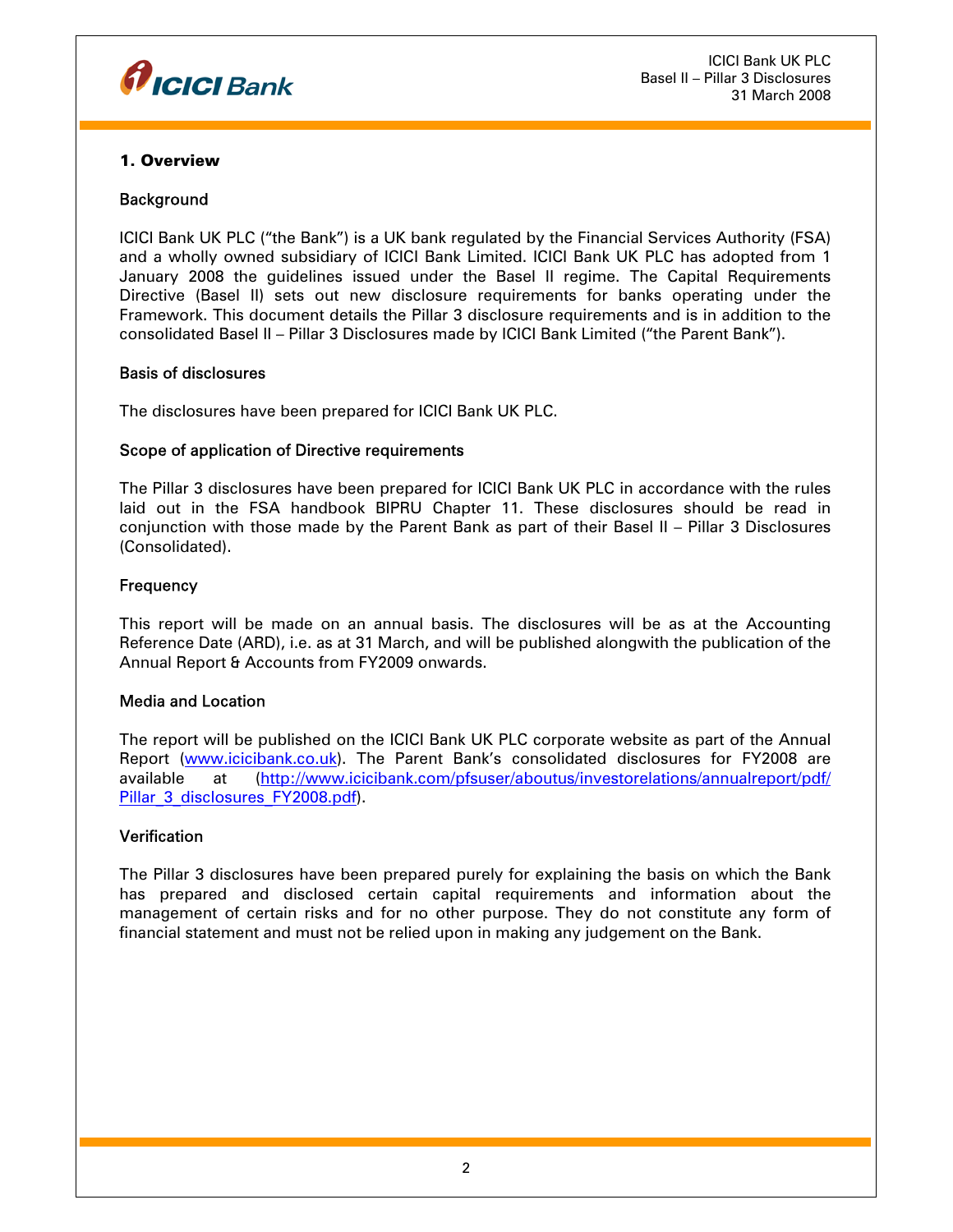

ICICI Bank UK PLC Basel II – Pillar 3 Disclosures 31 March 2008

# 2. Capital adequacy

The Bank determines its Pillar 1 regulatory capital requirement based on the following approaches:

- Credit risk Standardised approach
- Operational risk basic indicator approach
- Market risk Standardised approach adopting the following methodologies:
	- Interest rate risk Maturity Ladder approach
	- Foreign exchange risk Standardised approach
	- Options risk Standardised approach

The Bank plans to always maintain capital over and above the minimum required in order to meet its projected growth.

The Bank estimates the capital requirements in line with the regulatory guidelines issued by FSA. Capital is provided for the purposes of unforeseen and unexpected events based on the risk assessment for each of the underlying asset class in the Bank's portfolio. Further, in line with industry practice, the Bank acknowledges that capital is not the only mitigating factor for all unforeseen events and contingencies therefore appropriate risk management and governance practices are in place to actively monitor the risks the Bank is exposed to in the course of executing its business. Further, the Bank in line with the regulatory requirements of FSA and the Parent Bank's regulator Reserve Bank of India (RBI) has instituted an Internal Capital Adequacy Assessment Process (ICAAP) which is used to estimate the capital requirements in line with the risk appetite of the Bank and the Group. The ICAAP is approved by the Board Risk and Credit Committee (BRCC) of the Bank.

The amount and composition of the Bank's capital requirement is determined by assessing the minimum capital requirement under Pillar 1 based upon the Capital Requirements Directive (CRD), the impact of stress and scenario tests, the Bank's Individual Capital Guidance and the capital requirement that is consistent with the Bank's target external rating.

|                                              | <b>USD</b> million                        |
|----------------------------------------------|-------------------------------------------|
| <b>Standardised approach - asset classes</b> | <b>Pillar 1 Capital requirement as at</b> |
|                                              | <b>31 March 2008</b>                      |
| Central government or central banks          | 0.00                                      |
| <b>Institutions</b>                          | 77.05                                     |
| Corporate                                    | 185.22                                    |
| Retail                                       | 0.53                                      |
| <b>Securitised investments</b>               | 17.51                                     |
| Short term claims on institutions            | 39.08                                     |
| Other items                                  | 15.63                                     |
| <b>Total</b>                                 | 335.02                                    |

 The following table shows the Bank's Pillar 1 capital requirement by each of the standardised credit risk exposure classes: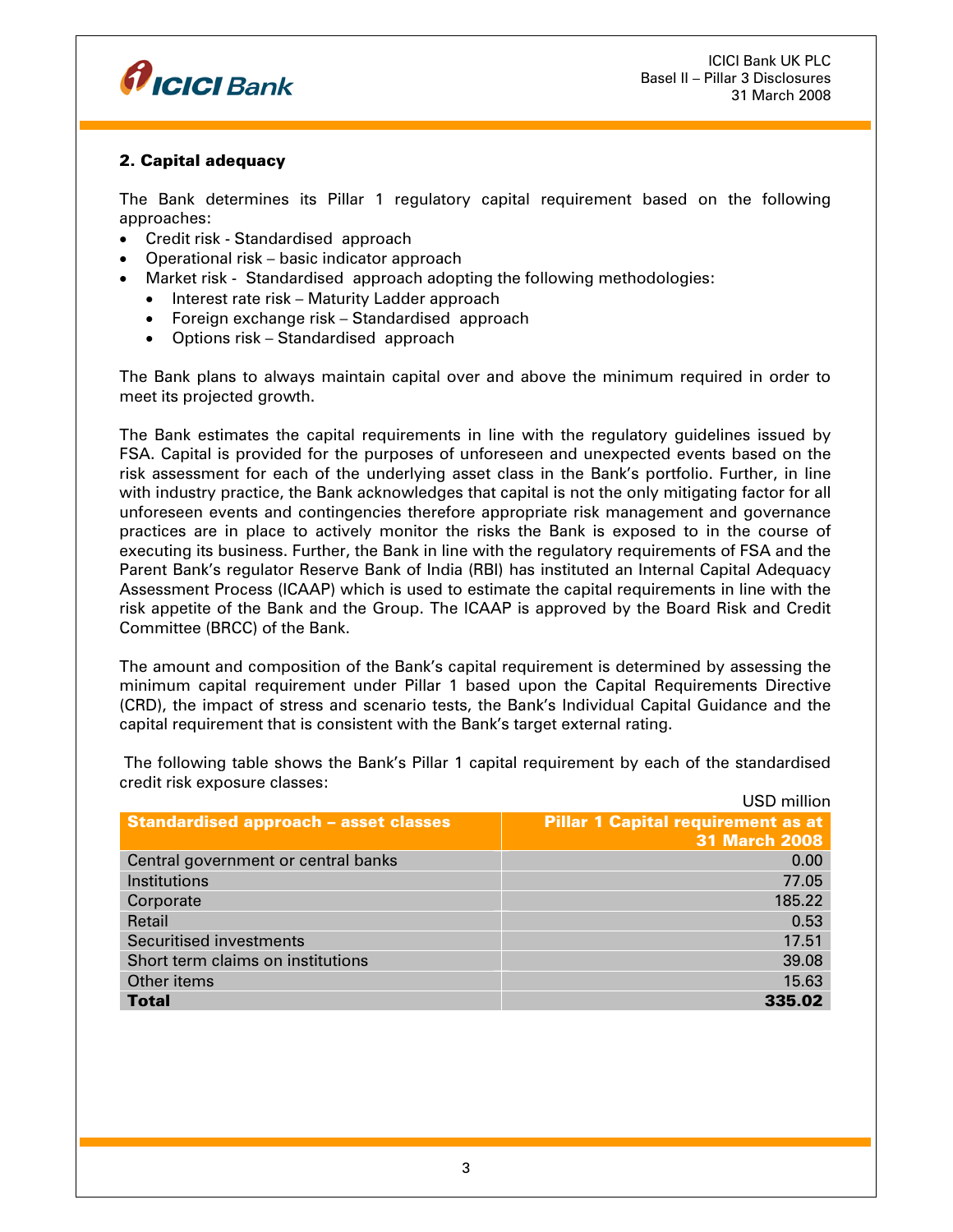

 $UCD = UU \cdot u$ 

# 3. Counterparty credit risk

Counterparty credit risk (CCR) in the context of this disclosure is the risk that the counterparty to a derivative transaction posted to either the Banking Book or Trading Book could default before the final settlement of the transaction's cash flows.

The Bank measures exposure value on counterparty credit exposures under the CCR mark to market method. This exposure value is derived by adding the gross positive fair value of the contract (replacement cost) to the contracts potential credit exposure, which is derived by applying a multiple based on the contracts residual maturity to the notional value of the contract.

As at 31 March 2008, the notional principal values of the derivative instruments alongwith the gross positive and gross negative fair value were:

|                           |                    |                  |                   | <b>USD MINON</b>  |
|---------------------------|--------------------|------------------|-------------------|-------------------|
| <b>Instrument</b>         | <b>Non-Trading</b> |                  | <b>Trading</b>    |                   |
|                           | <b>Notional</b>    | <b>Notional</b>  | <b>Gross</b>      | <b>Gross</b>      |
|                           | <b>Principal</b>   | <b>Principal</b> | <b>Positive</b>   | <b>Negative</b>   |
|                           |                    |                  | <b>Fair value</b> | <b>Fair value</b> |
| Exchange rate contracts   |                    | 4,682.63         | 52.81             | (181.90)          |
| Interest rate contracts   | 18.18              | 3,401.54         | 79.11             | (84.10)           |
| <b>Credit derivatives</b> |                    | 368.49           |                   | (16.68)           |

The following table details the counterparty credit risk exposure calculation:

|                                           | USD million  |
|-------------------------------------------|--------------|
|                                           | <b>Value</b> |
| Gross positive fair value of contracts    | 131.92       |
| Potential credit exposure                 | 195.09       |
| <b>Counterparty credit risk exposures</b> | 327.01       |

# 4. Credit risk and dilution risk

# Loan impairment provisions

The Bank regularly reviews its loan portfolios to assess for impairment. Impairment provisions are established to recognise incurred impairment losses in loan portfolios carried at amortised cost. In determining whether an impairment has occurred at the balance sheet date, the Bank considers whether there is any observable data indicating that there has been a measurable decrease in the estimated future cash flows or their timings; such observable data includes whether there has been an adverse change in the payment status of borrowers or changes in economic conditions that correlate with defaults on loan repayment obligations.

Collectively assessed impairment allowances cover credit losses inherent in portfolios with similar economic characteristics when there is objective evidence to suggest that they contain impaired claims, but the individual impaired items cannot yet be identified. In assessing the need for collective loss allowances, management considers factors such as credit quality, portfolio size, concentrations, and economic factors.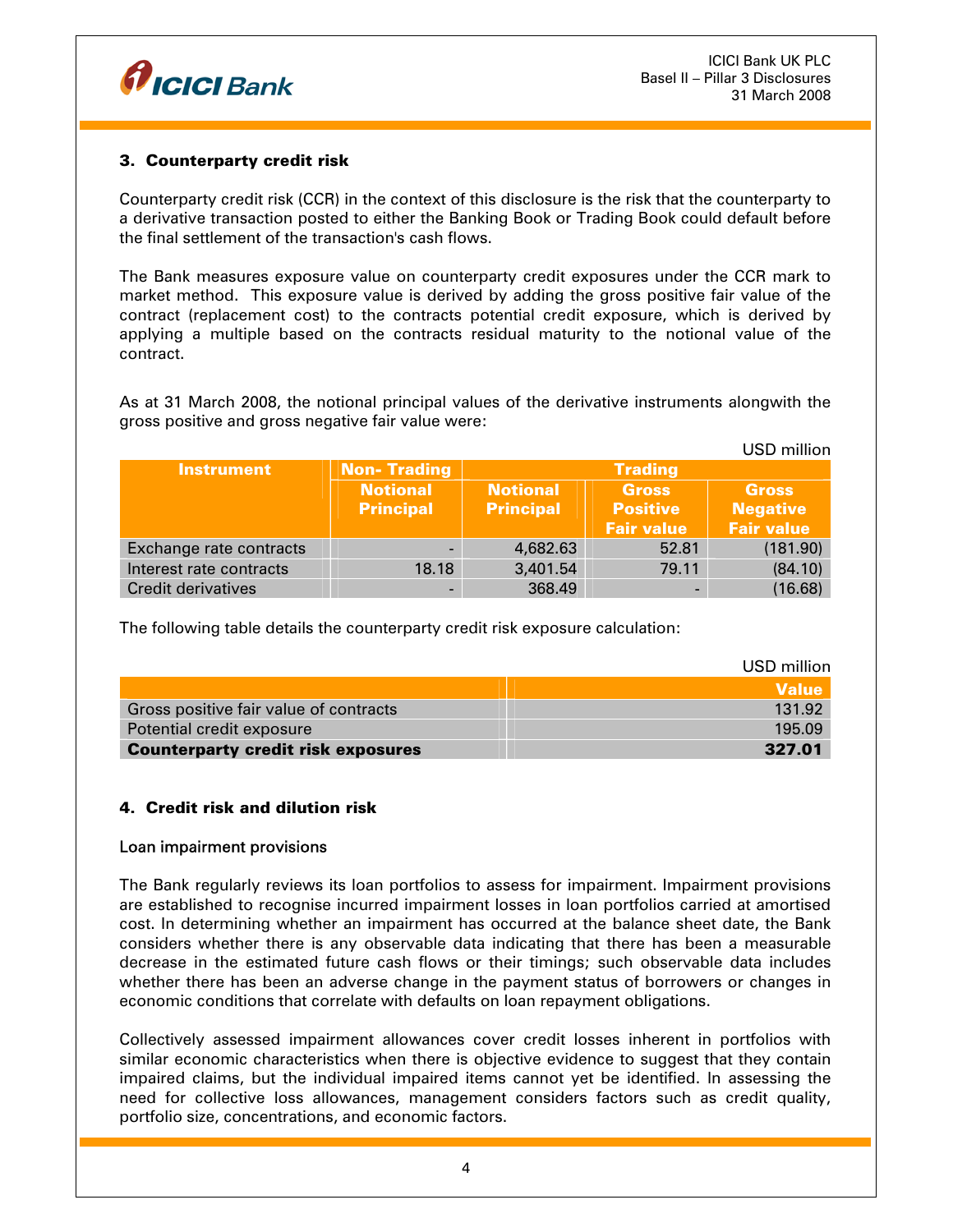

|                        |                                                   |                                              | <b>USD</b> million |
|------------------------|---------------------------------------------------|----------------------------------------------|--------------------|
|                        | <b>Specific</b><br><b>impairment</b><br>allowance | <b>Collective</b><br>impairment<br>allowance | <b>Total</b>       |
| <b>Opening Balance</b> | 0.05                                              | 4.59                                         | 4.64               |
| New charges            |                                                   | 6.03                                         | 6.03               |
| Write-offs             | (0.05)                                            |                                              | (0.05)             |
| <b>Closing balance</b> |                                                   | 10.62                                        | 10.62              |

The following tables details the impaired and past due loans for the Bank as at 31 March 2008.

# Valuation of financial instruments

The Bank values its investments at fair market value. The best evidence of fair value is a quoted price in an actively traded market. If the market for a financial instrument is not active, a valuation technique is used. The majority of valuation techniques employ only observable market data, and so the reliability of the fair value measurement is high. However, certain financial instruments are valued on the basis of valuation techniques that feature one or more significant market inputs that are not observable. Valuation techniques that rely to a greater extent on non-observable inputs require a higher level of management judgement to calculate a fair value than those based wholly on observable inputs.

Valuation techniques used to calculate fair values include comparisons with similar financial instruments for which market observable prices exist. When valuing instruments by reference to comparable instruments, management takes into account the maturity, structure and rating of the instrument with which the position held is being compared.

#### Analysis of credit risk exposures

The following tables detail the Bank's regulatory credit risk exposures as on 31 March 2008.

(i) Analysis of exposure by asset class

|                                     | USD million                            |
|-------------------------------------|----------------------------------------|
| <b>Asset class</b>                  | <b>Regulatory credit risk exposure</b> |
| Central government or central banks | 35.95                                  |
| Institutions                        | 4,312.98                               |
| Corporate                           | 2,376.76                               |
| Retail                              | 15.72                                  |
| <b>Securitised investments</b>      | 477.51                                 |
| Other items                         | 195.34                                 |
| <b>Total</b>                        | 7,414.27                               |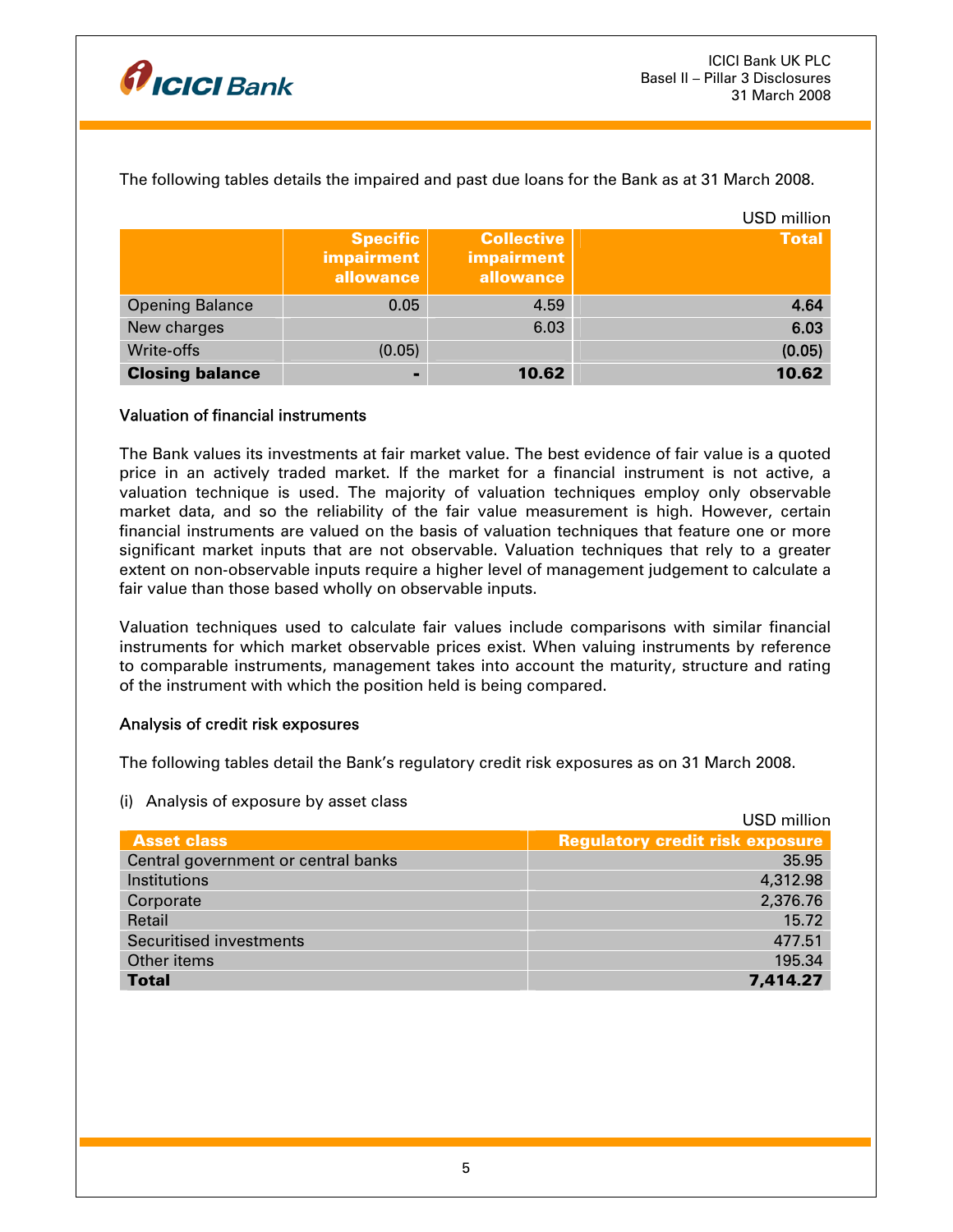

(ii) Geographic distribution of exposures (based on country of residence or domicile) by significant asset class  $UCD$  million

|                                 | USD MIIIION           |
|---------------------------------|-----------------------|
| <b>Exposure to corporate in</b> | <b>Exposure value</b> |
| Europe and North America        | 1,366,38              |
| India                           | 574.37                |
| Rest of the world               | 436.01                |
| <b>Total</b>                    | 2,376.76              |

USD million

| <b>Exposure to institutions in</b> | <b>Exposure value</b> |
|------------------------------------|-----------------------|
| <b>Europe and North America</b>    | 3,289.73              |
| India                              | 252.16                |
| Rest of the world                  | 771.09                |
| <b>Total</b>                       | 4.312.98              |

USD million

| <b>Exposure to securitised investments in</b> | <b>Exposure value</b> |
|-----------------------------------------------|-----------------------|
| <b>Europe and North America</b>               | 477.51                |
| India                                         |                       |
| Rest of the world                             |                       |
| <b>Total</b>                                  | 477.51                |

(iii) Residual maturity breakdown of exposures by significant asset class

|                                               | USD million           |
|-----------------------------------------------|-----------------------|
| <b>Exposure to corporate with maturity of</b> | <b>Exposure value</b> |
| Over 5 years                                  | 209.18                |
| 5 years or less but over 1 year               | 1,632.40              |
| 1 year or less but over 3 months              | 292.46                |
| 3 months or less                              | 242.72                |
| <b>Total</b>                                  | 2,376.76              |

|                                                  | USD million           |
|--------------------------------------------------|-----------------------|
| <b>Exposure to institutions with maturity of</b> | <b>Exposure value</b> |
| Over 5 years                                     | 424.10                |
| 5 years or less but over 1 year                  | 1,738.84              |
| 1 year or less but over 3 months                 | 96.99                 |
| 3 months or less                                 | 2,053.05              |
| <b>Total</b>                                     | 4,312.98              |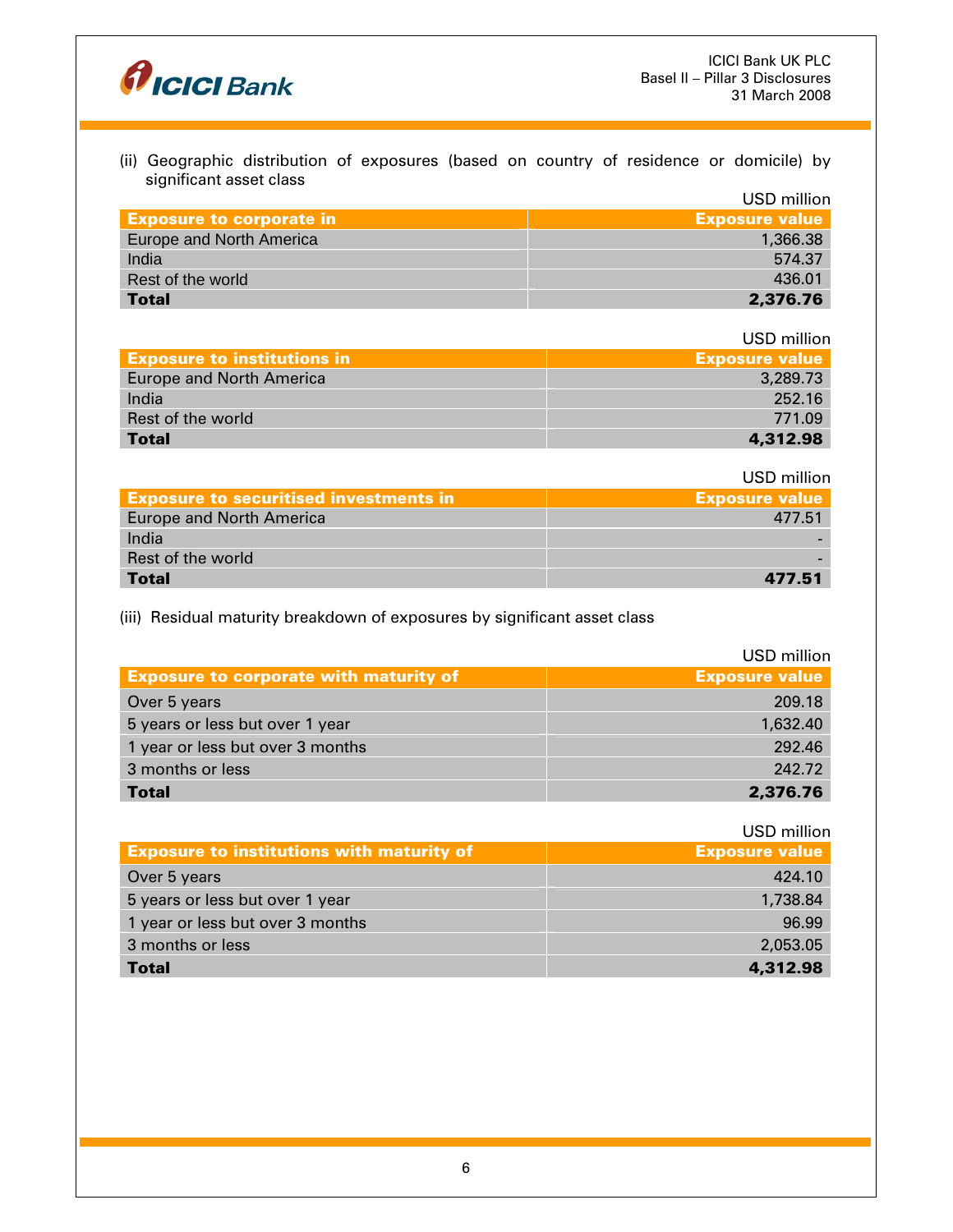

|                                                             | USD million           |
|-------------------------------------------------------------|-----------------------|
| <b>Exposure to securitised investments with maturity of</b> | <b>Exposure value</b> |
| Over 5 years                                                | 477.51                |
| 5 years or less but over 1 year                             |                       |
| 1 year or less but over 3 months                            |                       |
| 3 months or less                                            |                       |
| <b>Total</b>                                                | 477.51                |

# 5. Credit risk: Standardised approach

The Bank uses external credit assessments provided by Moody's, Standard & Poor's and Fitch. These are all recognised by the FSA as eligible external credit assessment institutions (ECAI) for the purpose of calculating credit risk requirements under the standardised approach.

The following table details the ECAIs used for the standardised credit risk exposure classes.

| <b>Asset class</b>                  | <b>ECAI</b>                       |
|-------------------------------------|-----------------------------------|
| Central government or central banks | Standard & Poor's, Moody's, Fitch |
| <i>Institutions</i>                 | Standard & Poor's, Moody's, Fitch |
| Corporate                           | Standard & Poor's, Moody's, Fitch |
| Securitised investments             | Standard & Poor's, Moody's, Fitch |

The following tables detail the standardised credit risk exposures by credit quality steps (CQS):

| <b>CQS</b> for corporate<br>exposure | <b>Risk weight</b><br>$\frac{9}{6}$ | <b>Exposure</b><br><b>USD million</b> | <b>Exposure after</b><br>credit risk<br>mitigation<br><b>USD million</b> |
|--------------------------------------|-------------------------------------|---------------------------------------|--------------------------------------------------------------------------|
|                                      | 20.00%                              |                                       |                                                                          |
| $\overline{2}$                       | 50.00%                              |                                       |                                                                          |
| 3                                    | 100.00%                             | 41.18                                 | 41.18                                                                    |
| 4                                    | 100.00%                             | 71.93                                 | 71.93                                                                    |
| 5                                    | 150.00%                             | 20.00                                 | 20,00                                                                    |
| 6                                    | 150.00%                             |                                       |                                                                          |
| Unrated - non default                | 100.00%                             | 2,243.65                              | 2,172.18                                                                 |
| <b>Total</b>                         |                                     | 2,376.76                              | 2,305.29                                                                 |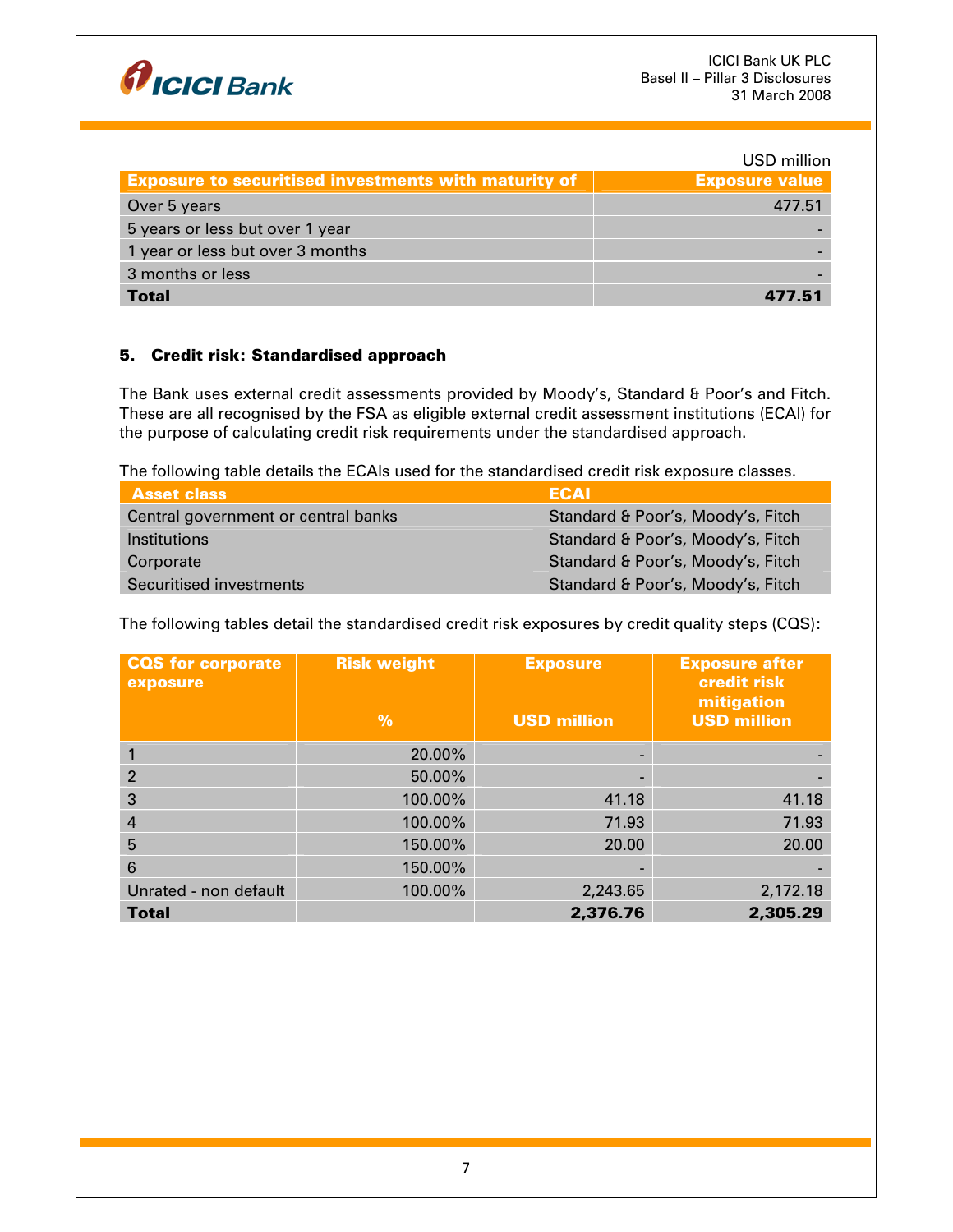

| <b>CQS</b> for long term<br>institutional<br>exposure | <b>Risk weight</b><br>$\frac{9}{6}$ | <b>Exposure</b><br><b>USD million</b> | <b>Exposure after</b><br>credit risk<br>mitigation<br><b>USD million</b> |
|-------------------------------------------------------|-------------------------------------|---------------------------------------|--------------------------------------------------------------------------|
|                                                       | 20.00%                              | 879.84                                | 879.84                                                                   |
| 2                                                     | 50.00%                              | 993.99                                | 993.99                                                                   |
| 3                                                     | 50.00%                              | 219.39                                | 219.39                                                                   |
| $\overline{4}$                                        | 100.00%                             | 114.36                                | 114.36                                                                   |
| 5                                                     | 100.00%                             | 40.00                                 | 40.00                                                                    |
| 6                                                     | 150.00%                             |                                       |                                                                          |
| Unrated - non default                                 | 50.00%                              | 76.47                                 | 76.47                                                                    |
| <b>Total</b>                                          |                                     | 2,324.05                              | 2,324.05                                                                 |

| <b>CQS</b> for short<br>term institutional<br>exposure | <b>Risk weight</b><br>$\frac{0}{0}$ | <b>Exposure</b><br><b>USD million</b> | <b>Exposure after</b><br>credit risk<br>mitigation<br><b>USD million</b> |
|--------------------------------------------------------|-------------------------------------|---------------------------------------|--------------------------------------------------------------------------|
|                                                        | 20.00%                              | 834.37                                | 834.37                                                                   |
| $\overline{2}$                                         | 20.00%                              | 625.99                                | 625.99                                                                   |
| 3                                                      | 20.00%                              | 226.21                                | 226.21                                                                   |
| 4                                                      | 50.00%                              | 15.00                                 | 15.00                                                                    |
| 5                                                      | 50.00%                              |                                       |                                                                          |
| 6                                                      | 150.00%                             |                                       |                                                                          |
| <b>Unrated - Non</b><br><b>Default</b>                 | $20.00\%$ <sup>1</sup>              | 287.36                                | 287.36                                                                   |
| <b>Total</b>                                           |                                     | 1,988.93                              | 1,988.93                                                                 |

 $\frac{1}{1}$  Subject to Sovereign rating

| <b>CQS</b> for<br><b>securitised</b><br><b>investments</b> | <b>Risk weight</b><br>$\frac{9}{6}$ | <b>Exposure</b><br><b>USD million</b> | <b>Exposure after</b><br><b>credit risk</b><br>mitigation<br><b>USD million</b> |
|------------------------------------------------------------|-------------------------------------|---------------------------------------|---------------------------------------------------------------------------------|
|                                                            | 20.00%                              | 313.82                                | 313.82                                                                          |
| 2                                                          | 50.00%                              | 15.07                                 | 15.07                                                                           |
| 3                                                          | 100.00%                             | 148.63                                | 148.63                                                                          |
| <b>Total</b>                                               |                                     | 477.51                                | 477.51                                                                          |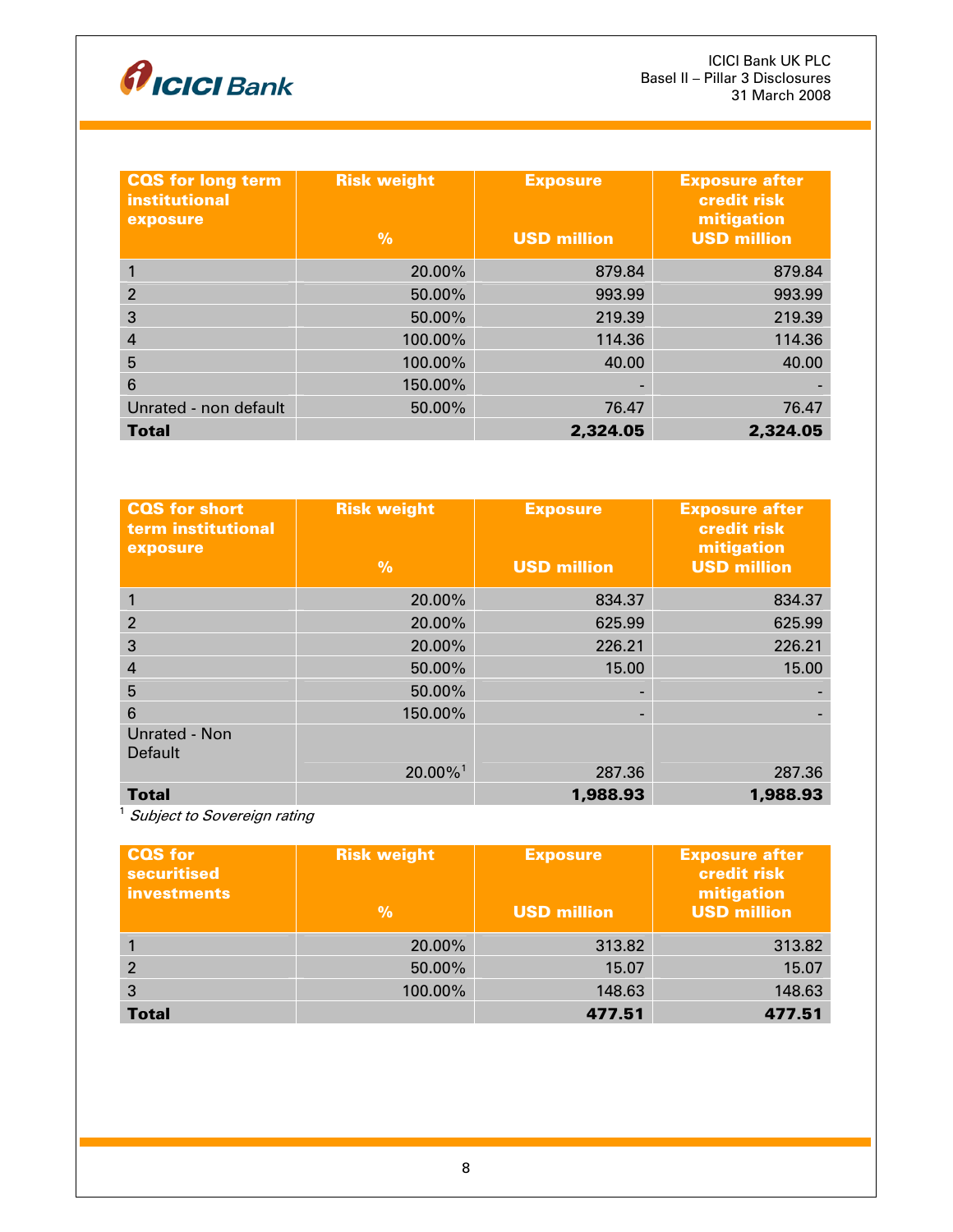

| <b>CQS</b> for central<br>government or<br><b>central banks</b> | <b>Risk weight</b> | <b>Exposure</b>    | <b>Exposure after</b><br><b>credit risk</b><br>mitigation |
|-----------------------------------------------------------------|--------------------|--------------------|-----------------------------------------------------------|
|                                                                 | %                  | <b>USD million</b> | <b>USD million</b>                                        |
|                                                                 | $0.00\%$           | 35.95              | 35.95                                                     |
| Total                                                           |                    | 35.95              | 35.95                                                     |

Fixed assets and other assets attract a risk weight of 100%.

# 6. Exposures to equities in the non-trading book

The Bank does not have any exposure to equities in the non-trading book as of 31 March, 2008.

# 7. Exposures to interest rate risk in the non-trading book

Interest rate risk – Interest rate risk is defined as the exposure of a bank's financial condition to adverse movements in interest rates. Earnings from interest sensitive investments and the overall value of the investment portfolio will be impacted by changes in interest rates.

The Treasury Policy Manual currently sets out the measurement process to include the use of re-pricing gap reports and estimation of the sensitivity of the Bank's net interest income to a 100 basis points adverse change in the level of interest rates (defined as Earnings at Risk). The various limits set for interest rate risk are monitored and the utilizations reported to Asset Liability Management Committee (ALCO) and BRCC on a periodic basis.

The impact of an increase in interest rates on fixed income (fixed and floating rate) investments as at 31 March 2008, (broken down by currency) assuming a parallel shift in yield curve, has been set out in the following table:

|                 | Equivalent in USD million                         |                                            |
|-----------------|---------------------------------------------------|--------------------------------------------|
| <b>Currency</b> | <b>Impact on reserves</b>                         |                                            |
|                 | <b>Increase in interest rates</b><br>by $100$ bps | Increase in interest rates<br>by $200$ bps |
| <b>EUR</b>      | 5.27                                              | 10.54                                      |
| <b>USD</b>      | 7.64                                              | 15.29                                      |
| <b>GBP</b>      | 0.68                                              | 1.36                                       |
| <b>Others</b>   | 0.55                                              | 1.08                                       |
| <b>Total</b>    | 14.14                                             | 28.27                                      |